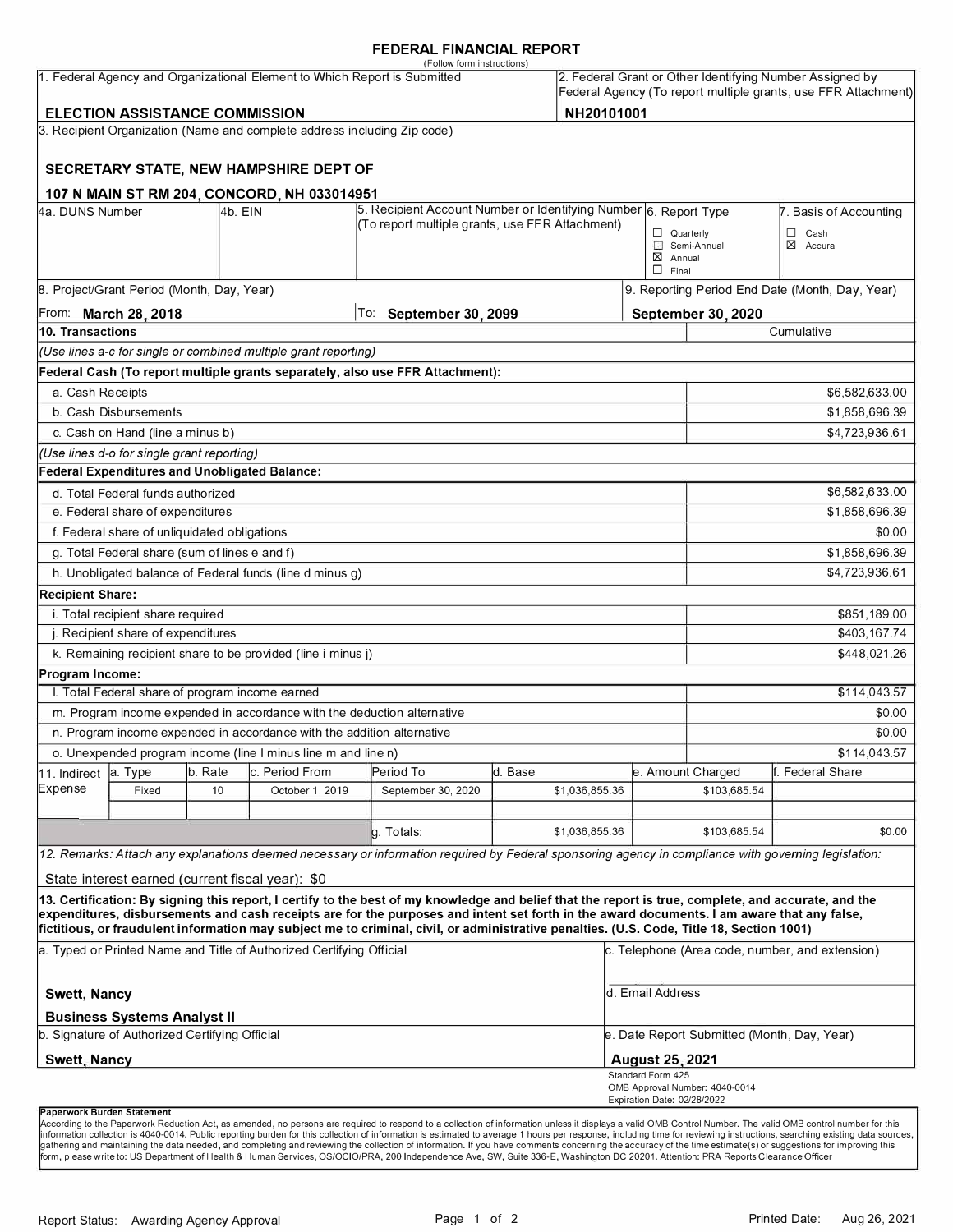|                                   |   | FEDERAL FINANCIAL REPORT<br>(Additional Page)                                                                                                                                                                                                                                  |
|-----------------------------------|---|--------------------------------------------------------------------------------------------------------------------------------------------------------------------------------------------------------------------------------------------------------------------------------|
| Federal Agency & Organization     |   | : ELECTION ASSISTANCE COMMISSION                                                                                                                                                                                                                                               |
| Federal Grant ID                  |   | NH20101001                                                                                                                                                                                                                                                                     |
| Recipient Organization            |   | : SECRETARY STATE, NEW HAMPSHIRE DEPT OF                                                                                                                                                                                                                                       |
|                                   |   | 107 N MAIN ST RM 204, CONCORD, NH 033014951                                                                                                                                                                                                                                    |
| <b>DUNS Number</b>                | ¢ |                                                                                                                                                                                                                                                                                |
| <b>DUNS Status when Certified</b> |   |                                                                                                                                                                                                                                                                                |
| <b>FIN</b>                        |   |                                                                                                                                                                                                                                                                                |
| Reporting Period End Date         |   | September 30, 2020                                                                                                                                                                                                                                                             |
| Status                            |   | Awarding Agency Approval                                                                                                                                                                                                                                                       |
| <b>Remarks</b>                    |   | State interest earned (current fiscal year): \$0<br>State interest expended (current fiscal year): \$0<br>Program income earned (current fiscal year): \$0<br>Program income earned breakdown (current fiscal year): \$0<br>Program income expended (current fiscal year): \$0 |

## **Federal Agency Review**

| <b>Reviewer Name</b>   |        |  |  |
|------------------------|--------|--|--|
| Phone #                | in the |  |  |
| Email                  |        |  |  |
| <b>Review Date</b>     |        |  |  |
| <b>Review Comments</b> |        |  |  |
|                        |        |  |  |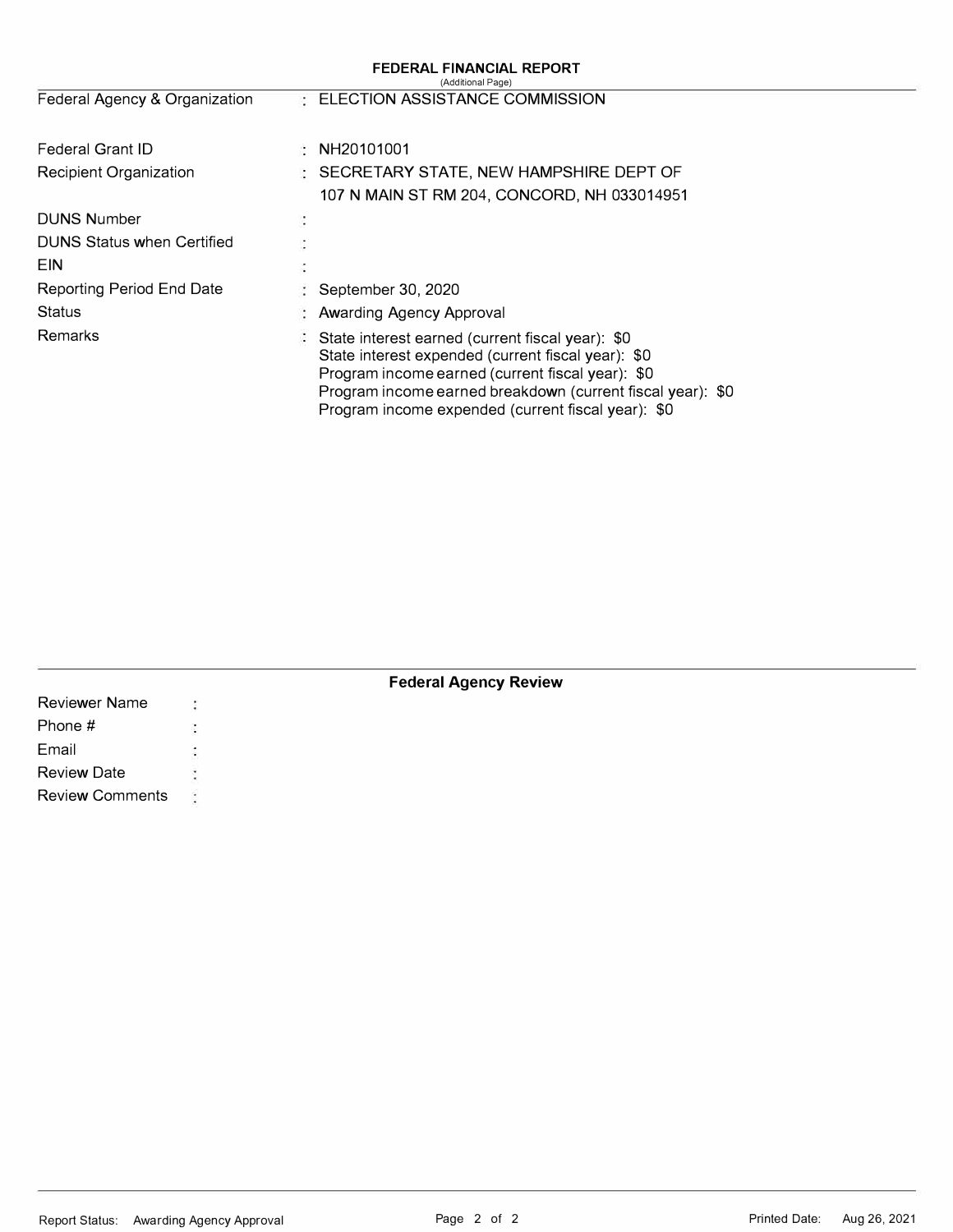# EAC Progress Report

# 3. EAC Progress Report  **1. State or Territory:** Annual (Oct 1 - Sept 30)  **Please select only one. 5. Reporting Period Start Date 6. Reporting Period End Date** New Hampshire Secretary Of State 107 North Main Street New Hampshire **2. Grant Number:** NH20101001-001 **3. Report: 4. Grant:** Election Security 10/01/2019 09/30/2020 **7. Recipient Organization: Organization Name Street Address City** Concord **State** NH **Zip** 03301

## 4. Progress and Narrative

8. Describe in detail what happened during this reporting period and explain how you implemented the approved grant **activities.**

FFY 2020 Security funds were spent in the following areas:

 Voting Systems and Processes - \$[58,357.74](https://58,357.74): Implemented a new accessible voting system enabling persons with print disabilities to vote from their choice of locations (usually home) if they certified that they could not vote in any other way. (The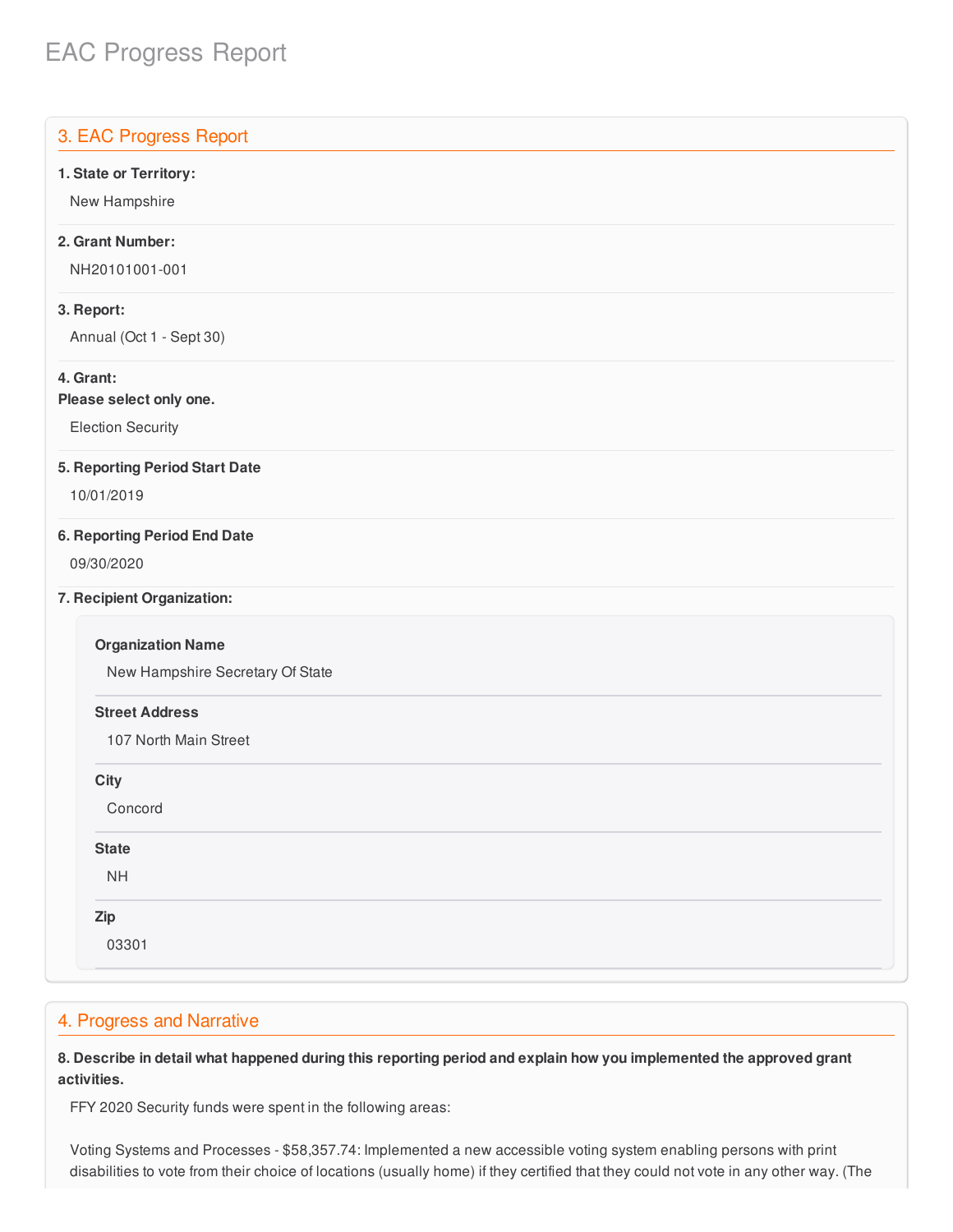Governor's Office for Emergency Relief and Recovery (GOFERR) contributed funds to contract for the use of this software.) Continued to service accessible voting at the polls, using new printers.

 Voter Registration Systems - \$[104,061.77](https://104,061.77): Maintained existing statewide voter registration system. Updated to include new system users, including newly elected clerks and supervisors of the checklist. Vetted and obtained or updated documentation for all system users.

 Cybersecurity – \$[232,097.45](https://232,097.45): Required multi-factor authentication for all statewide voter registration system users. Rigorously updated and vetted documents of users. Trained cybersecurity in a wide variety of training formats. (See list of training events below.) Staff vetted potential new technology for cybersecurity attributes and vulnerabilities.

 Communications (Election Official Training & Voter Education) - \$[217,122.09:](https://217,122.09) Provided training on 28 different subjects to address the multitude of issues arising during the pandemic. The office keeps track of attendees at each of its training sessions. Adding up the total attendees in each of the training subjects, the total of attendees (election officials) came to (at least) 9,983. (Many election officials attended multiple sessions.) Implemented a voter information hotline for the first time.

 Enhancing Election Technology - \$[262,313.72](https://262,313.72): Purchased laser printers to enable voters to mark pre-printed ballots that can be counted by the AccuVote ballot counting device and hand counting towns so that these ballots are not separated from other ballots in the counting process, thereby achieving better voter privacy; devoted staff time to implement an accessible vote-by-mail system enabling persons with print disabilities to vote absentee from a location of their choice using a ballot marking device to mark a paper ballot. This accessible vote-by-mail program required extra staff attention to ensure the eligibility of those using the system. Implemented "Ask Alexa," a virtual assistant AI technology developed by Amazon Web Services that is capable of voice interaction aimed at helping the general public obtain answers to typical voter questions.

 Improving Election Administration - \$[162,902.59](https://162,902.59): Conducted activities aimed at helping election officials to effectively manage federal/state elections and maintain voter confidence during the pandemic. This category included general security-related efforts other than cybersecurity. Refer to other responses in this Progress Report. The COVID-19 pandemic posed many challenges to election officials and resulted in changes to protocols and variations on protocols that required more training on more subjects than in a typical election cycle. Towns and cities encountered unexpected expenses due to, among other reasons: (a) a sharp rise in the number of absentee ballots sent and processed, and (b) the cost of personal protective equipment (PPE) needed, and (c) the logistics of obtaining and using such PPE. The Secretary of State attempted to buffer the local impact of these increases in cost and effort by covering some of the costs of (a) obtaining PPE to create safe polling places to protect voters and protect and retain election officials, and (b) sending and processing absentee ballots on schedule.

9. Describe any significant changes to your program during the project, including changes to your original State  **Plan/Program Narrative or favorable developments that improved program efficiency and/or service delivery.**

## **Otherwise enter N/A.**

The program adhered to existing objectives. There were favorable developments that included:

 On August 5, 2020, the Election Assistance Commission approved the proposed standard cost methodology to reimburse towns and cities for additional absentee ballot costs, following the State's July 7, 2020 request. This enabled cities and towns to obtain CARES Act sub-grants without submitting evidence of every expenditure, and made the program available to those cities and towns that were not accustomed to federal grant reporting and documentation. It also focused towns' and cities' attention on responding to absentee ballot requests and processing returned absentee ballots in a timely and efficient manner. Some HAVA Security funds were spent to achieve these goals.

 Local election officials were able to accommodate pandemic-related challenges, getting absentee ballots out on schedule and processing returned ballots.

 Using personal protective equipment supplied by the State, cities and towns were able to set up safe polling places that mitigated risks to voters and election officials.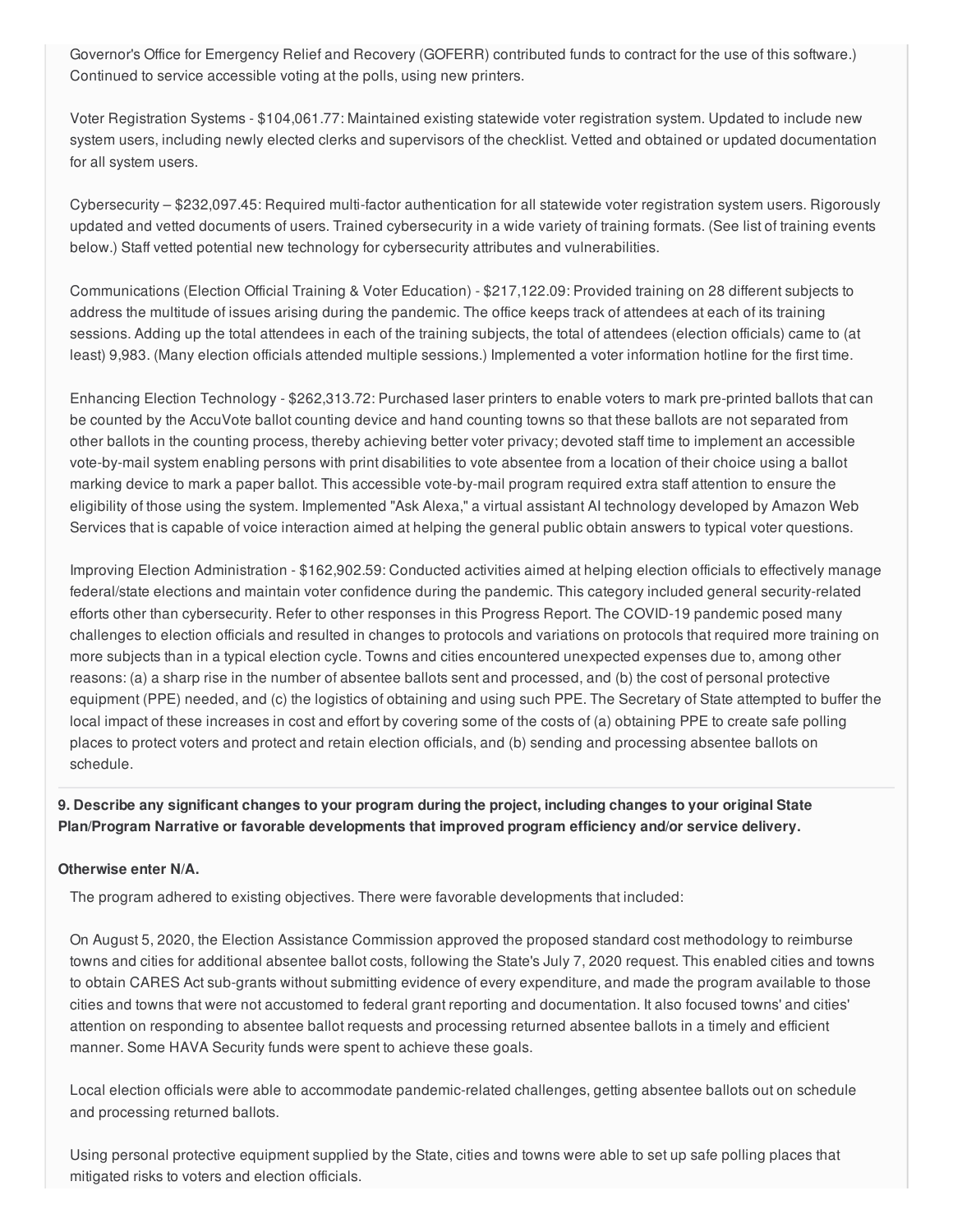State and local election officials were able to effectively communicate pandemic-related changes in processes to voters.

With the help of in-person and on-line training, the Secretary of State trained election officials on 28 subjects.

 Record turnout in the General Election confirmed voters' interest in participation in democracy. Using a numerator of 'Vote for Highest Office' and a denominator of 'Voting Age Population (VAP)', New Hampshire's turnout, at 72.2%, represented the 3rd highest state turnout in the nation. (U.S. Elections Project data, March 4, 2021)

#### **10. Issues Encountered:**

Describe all major issues that arose during the implementation of the project and the reasons why established goals were not met, if applicable. Address each issue separately and describe whether and how the issues were resolved. Also, briefly  **discuss the implications of any unresolved issues or concerns.**

#### **Otherwise enter N/A.**

 The NH SoS encountered many issues in 2020. While it is difficult to provide a comprehensive response to this question, the following is a representative sample of issues encountered and the way in which they were addressed.

 Needs of persons with print disabilities who wish to vote from home (or their location of choice): addressed by implementing accessible vote-by-mail option.

 Needs of persons with disabilities to vote privately and independently at the polls: addressed by purchasing printers that would enable use of pre-printed ballot that would be indistinguishable from a regular ballot and would be read by an Accuvote optical scanner or hand counted just like other ballots used at the same polling place;

 Changes in protocols to enable safe elections for voters and election officials: addressed by training on pandemic-related protocols;

Misinformation and disinformation: addressed by specific training on these subjects;

 Higher local costs to send out and process returned absentee ballots: addressed by issuing sub-grants to towns and cities, relying on a sub-grant management contract with accounting firm oversight, using standard costs and separate training aimed at helping local jurisdictions obtain additional funds;

 Higher local costs and limited opportunities to purchase materials and equipment, often on a piecemeal basis: addressed by comprehensive state supply and distribution of personal protective equipment, coordinated with National Guard;

Line management issues: addressed by specific training on line management;

Recent election law changes: addressed by specific election law training;

Postponement of local elections: addressed by specific training on postponement of local elections;

 Intense election day activity at polling places with many voters: addressed by discussion groups focusing on needs of high-volume polling places;

COVID 19 pandemic: addressed by training focused on the range of issues generated by the pandemic;

 Cybersecurity challenges: addressed by cybersecurity courses, individual hands-on training/ training modules, and ongoing rigorous maintenance of multi-party authentication and user documentation;

Law to enable pre-processing absentee ballots in 2020: addressed by training focused on implementing new law;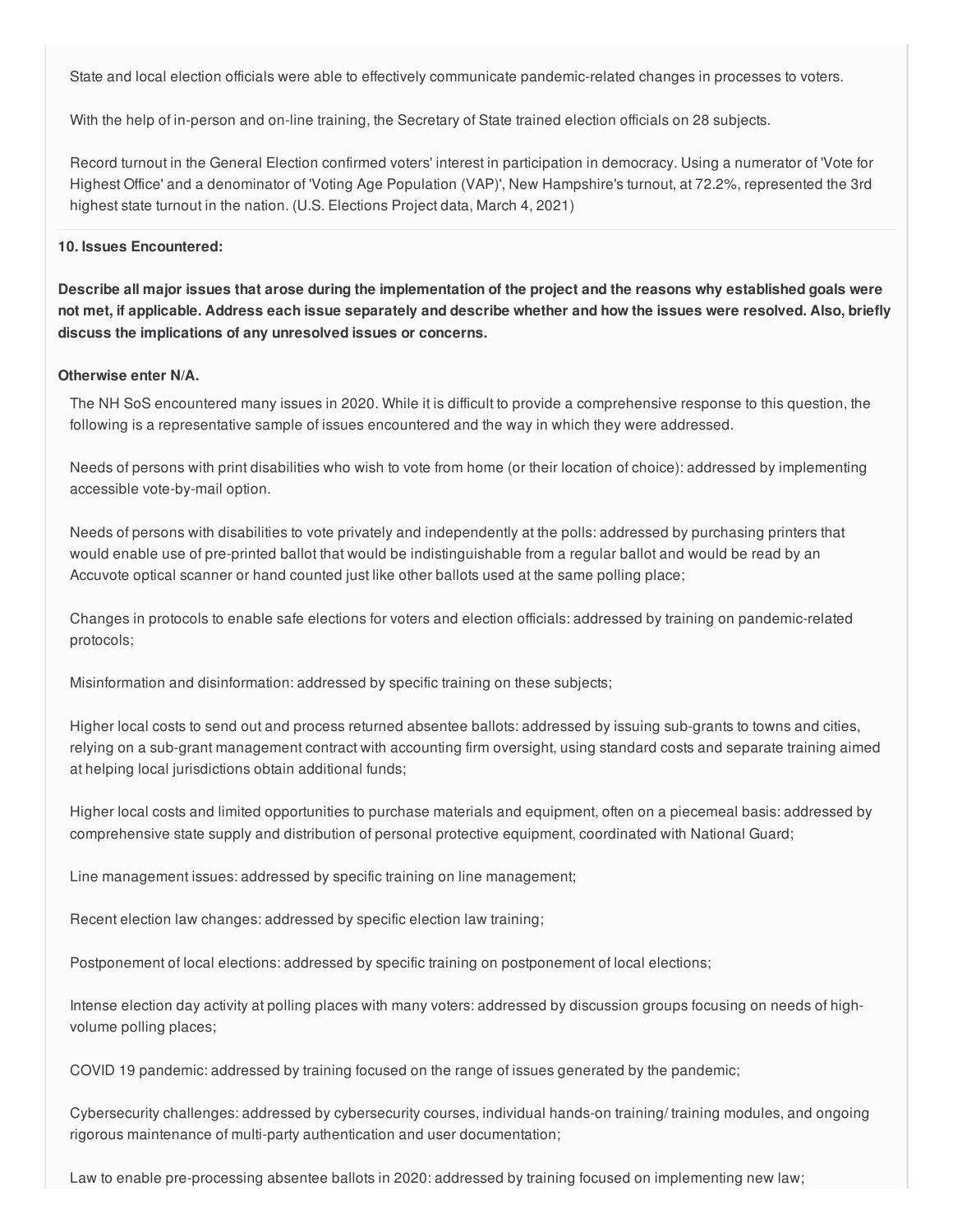Election night reconciliation of election results: addressed by specific training on election night reconciliation;

Potential for conflict related to elections: addressed by de-escalation training and tactics;

 Confusion regarding multiple pandemic-related scenarios affecting voter intake at the polls: addressed by training focused on ballot clerk procedures;

 Answering basic questions from voters: addressed by implementing "Ask Alexa" artificial intelligence voice interface with public.

Refer to other responses to questions in this Progress Report.

#### **11. Provide a description of any security training conducted.**

#### **Otherwise enter N/A.**

 The NH SoS completed implementation of two-factor authentication for all state and local users of the Statewide Voter Registration System.

The NH SoS conducted cybersecurity training aimed at election officials in individual towns that needed specific guidance.

 The NH SoS rolled out a new accessible system to enable voters with print disabilities who could not vote in any other way to cast an absentee ballot by mail from their preferred location (often their own home). Local and State election officials received training and learned to help vet voters for eligibility and maintain security.

 NH SoS training in FFY 2020 addressed security generally and helped ensure that state/federal elections would run smoothly in the face of the COVID 19 pandemic and cybersecurity challenges. The following lists the NH SoS training programs and the number of identified participants, which totaled at least 9,983. Unless otherwise noted, these events were conducted using Zoom or GoToWebinar (GTW) sessions:

Clerk Turbo Training –Live: 175

Cyber Security Protecting You and Your Voters – Webinars: 100

Cyber Security Misinformation and Disinformation – Webinars: 228

Polling Place Line Management – Webinars: 185

2019 Election Law Changes – Webinars: 341

Two Factor Authentication – Webinars: 135

2020 Presidential Primary Election Official Live Training – Gorham: 88

2020 Presidential Primary Election Official Live Training – Windham: 102

2020 Presidential Primary Election Official Live Training – Rochester: 153

2020 Presidential Primary Election Official Live Training – Wolfeboro: 56

2020 Presidential Primary Election Official Live Training – Lebanon: 170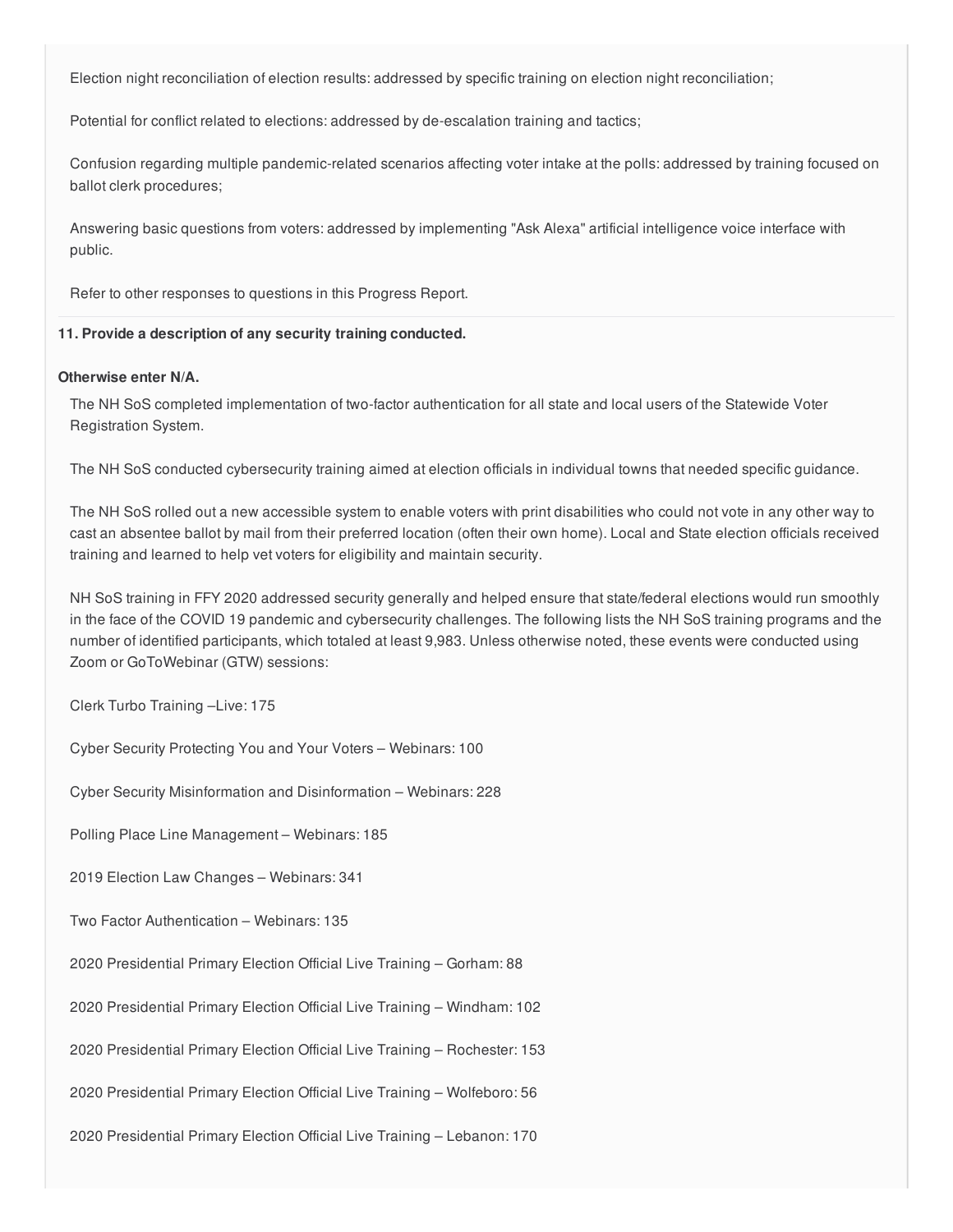2020 Presidential Primary Election Official Live Training – Keene: 125 2020 Presidential Primary Election Official Live Training- Webinars : 145 Postponement of Municipal Elections – Webinars: 113 High Volume Election Day Registration-Polling Place Towns & Cities Round Table – Webinars: 31 SVRS (ElectioNet) Introductory Training (In person): 80 2020 Polling Place Line Management: 185 2020 Postponement of Municipal Elections and Instructions for Postponed Elections: 113 2020 High Volume Election Day Reg. Polling Place Towns – Round Table: 31 Moderators' Q & A Zoom Sessions: 1,648 Clerks' Q & A Zoom Sessions: 1,263 Supervisors Q & A Zoom Sessions: 1,847 Moderators' and Supervisors' Zoom Session: 382 All Election Officials Debrief Q & A Zoom Session: 68 2020 Polling Places & Voting during COVID 19 Emergency – Dr. Chan: 339 USC Election Cybersecurity Initiative – NH workshop: 103 Polling Places & Voting in COVID 19 Emergency – Dr. Chan - On-Line On-Demand GTW: 69 What is New (Joint Guidance) & Election Law Changes) - On-Line On-Demand GTW: 24 2020 CARES Act Sub-Grants to towns/cities - On-Line On-Demand GTW: well above 40 2020 Pre-Processing of Absentee Ballots: 214 Pre-Processing of Absentee Ballots - On-Line On-Demand GTW: 188 2020 Summer Election Law Training: 263 Summer Election Law Training - On-Line On-Demand GTW: 38 2020 What is New – Election Law Changes: 195 2020 Reconciliation – State Primary: 167 2020 Reconciliation – State Primary - On-Line On-Demand GTW: 47 2020 De-escalation: 135

2020 De-escalation - On-Line On-Demand GTW: 84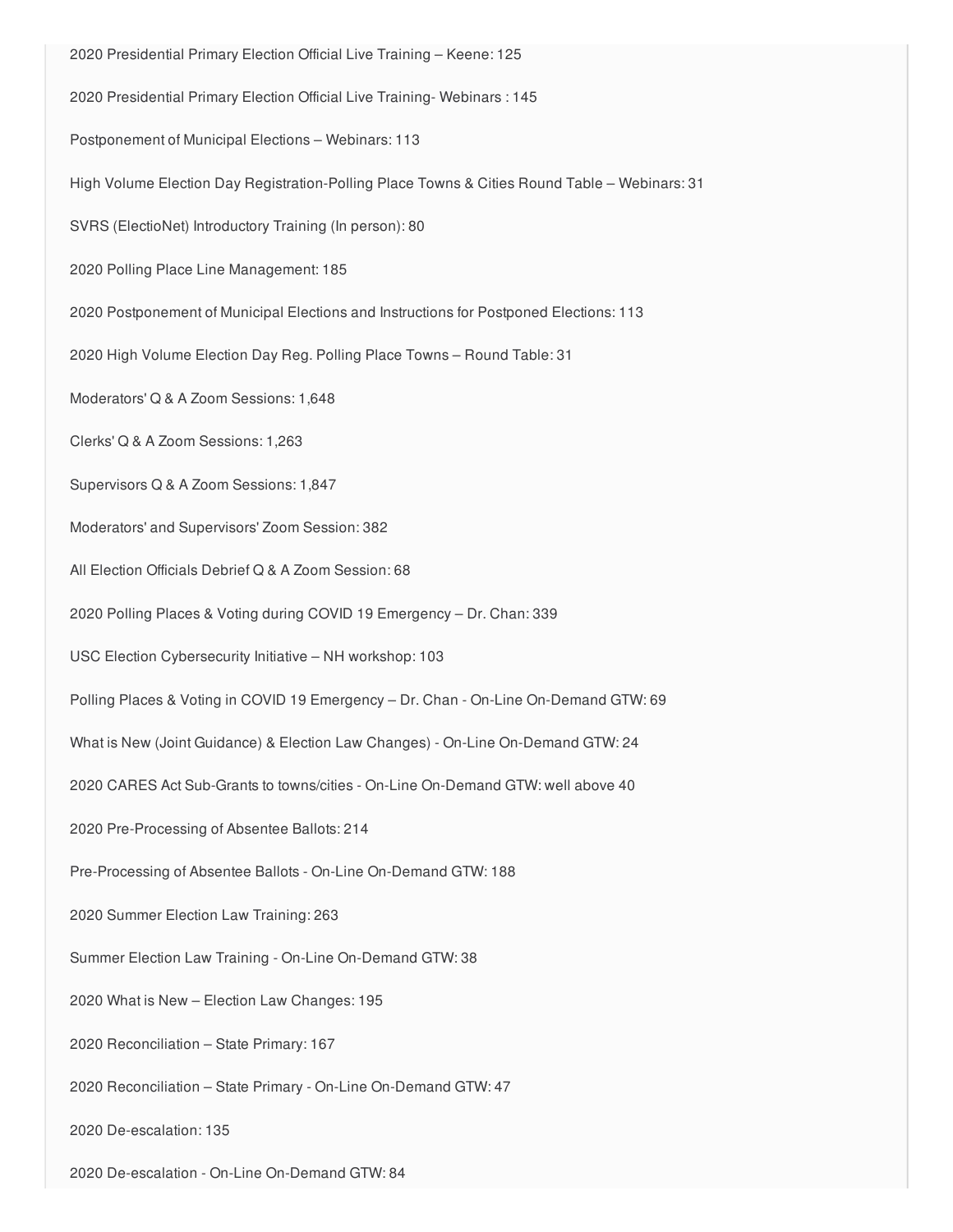2020 Ballot Clerk Procedure at State Primary: 139

2020 Ballot Clerk Procedure at State Primary - On-Line On-Demand GTW: 120

Live In-person Training – Berlin: 54

Total participants in separate training sessions: At least 9,983

#### **12. Subgrants (if applicable):**

 **Describe how you made funds available to local jurisdictions.**

Provide a description of the major categories of subgrant activities local voting districts will accomplish with the funds.

## **Otherwise enter N/A.**

 N/A. In 2020, HAVA sub-grants were made with CARES Act funds. The NH SoS sub-granted most of the CARES Act award to the cities, towns and unincorporated places. Refer to CARES Act financial reports.

## **13. Match (if applicable):**

#### **Describe how you are meeting the matching requirement.**

#### **Otherwise enter - match not required.**

 The FFY 2020 match, when combined with previous match allocations, represents over 20% of cumulative federal expenditures of Security funds. It is detailed as follows:

 Cybersecurity - \$[74,691.96:](https://74,691.96) Purchases of cybersecurity software and services: Falcon endpoint protection; Splunk base configuration, data onboarding, dash boarding, cyber health check activities; and Proofpoint dynamic reputation, virus, spam, virus protection, zero-hour antivirus, email firewall, and imposter email protection.

 Enhancing Election Technology - \$[7,089.00:](https://7,089.00) Purchases of document cameras and monitors permitting social distancing to enable workers to conduct recounts safely and transparently for staff and observers.

 Improve Administration of Elections - \$[62,588.24](https://62,588.24): "Diverted salaries" of senior management in order to achieve election security and maintain voter confidence during the pandemic. The NH SoS diverted time from senior elections staff otherwise paid from general funds. This consisted of general management duties and coordination with National Guard for distribution of PPE. This effort was carefully tracked and recorded as match according to EAC guidelines.

 Indirect costs - \$[103,685.54](https://103,685.54): Indirect costs were calculated using the Modified Total Direct Cost (MTDC) approach. This amount was calculated using the de minimis 10% rate of federal Security funds expenditures according to EAC guidelines.

## 5. Expenditures

 **14. Current Period Amount Expended and Unliquidated Obligations**

# **GRANT COST CATEGORIES**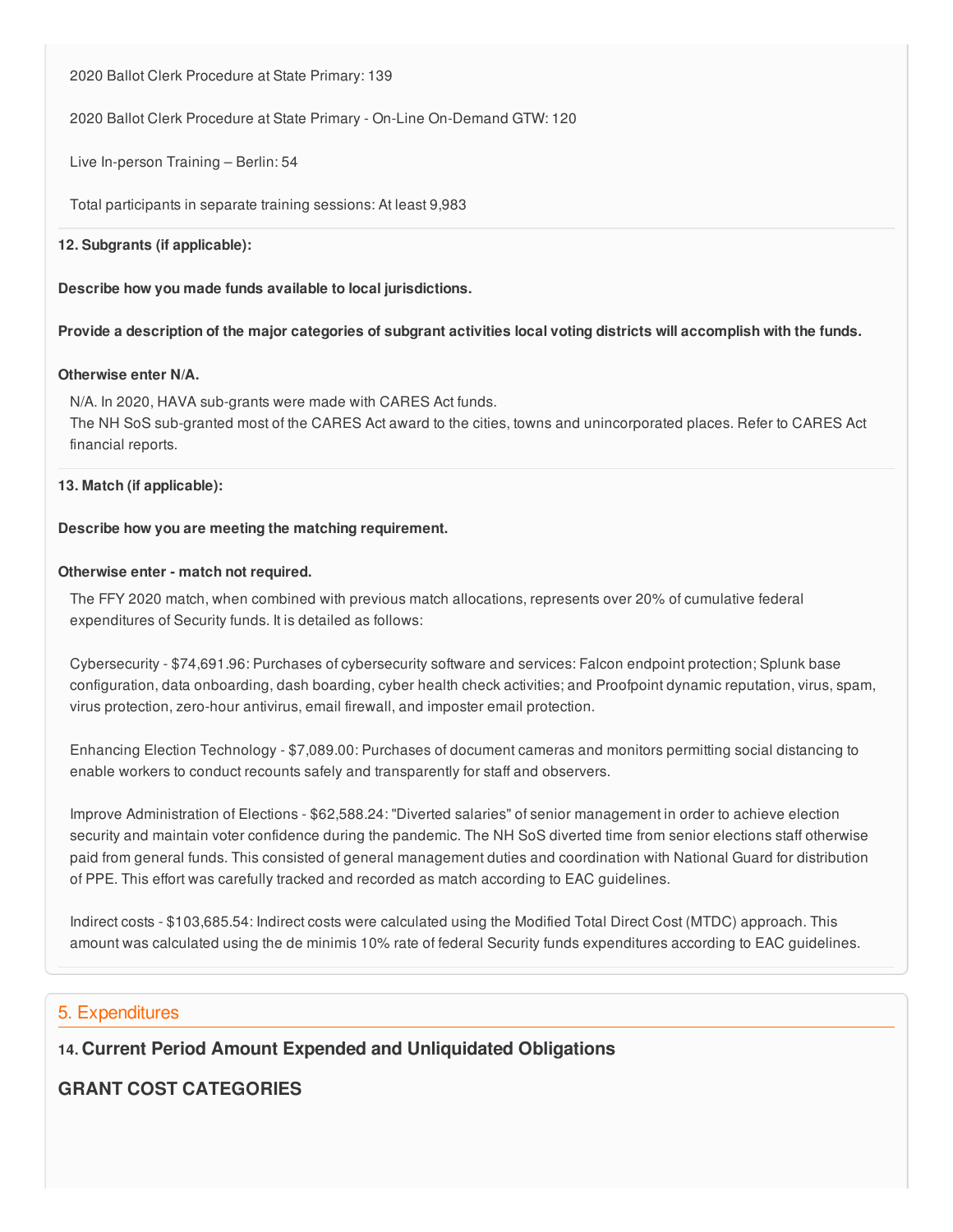|                                        | Federal        | Match        |
|----------------------------------------|----------------|--------------|
| <b>Voting Equipment and Processes:</b> | \$58,357.74    |              |
| Post-Election Auditing:                |                |              |
| <b>Voter Registration Systems:</b>     | \$104,061.77   |              |
| <b>Cyber Security:</b>                 | \$232,097.45   | \$74,691.96  |
| Communications:                        | \$217,122.09   |              |
| Total                                  | \$1,036,855.36 | \$248,054.74 |
| <b>Enhancing Election Technology</b>   | \$262,313.72   | \$7,089.00   |
| Improving Administration of Elections  | \$162,902.59   | \$62,588.24  |
| <b>Indirect Costs</b>                  |                | \$103,685.54 |
|                                        |                |              |

#### **OMB CONTROL NUMBER: 3265-0020**

# 6. Certification

 **Name and Contact of the authorized certifying official of the recipient.**

**First Name**

Anthony

#### **Last Name**

Stevens

## **Title**

Senior Elections Specialist

 **Phone Number**

**Email Address**

 **Signature of Certifying Official:**

Ceven

Signature of: Anthony Stevens